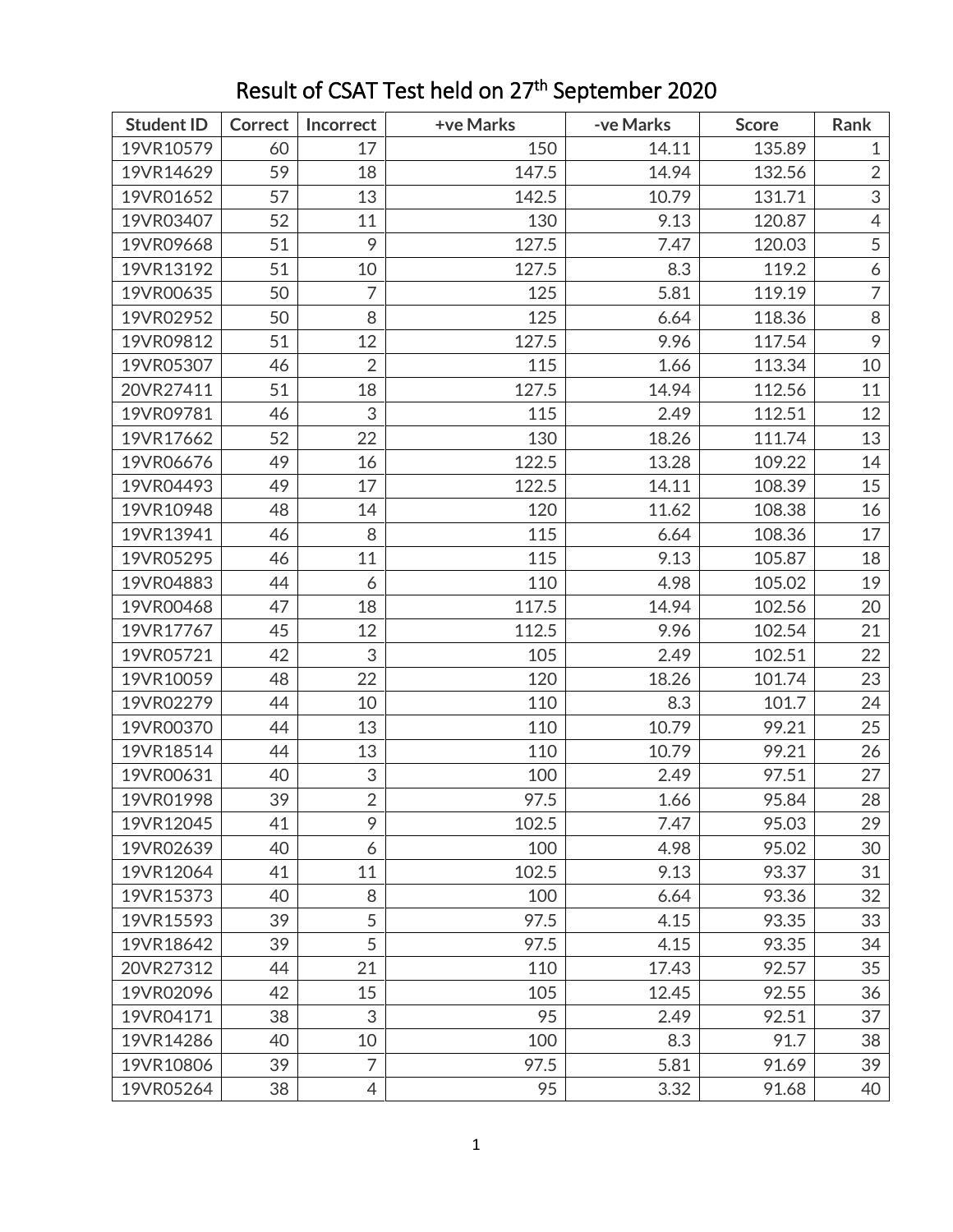| <b>Student ID</b> | <b>Correct</b> | Incorrect      | +ve Marks | -ve Marks | <b>Score</b> | Rank |
|-------------------|----------------|----------------|-----------|-----------|--------------|------|
| 19VR19694         | 37             | $\overline{2}$ | 92.5      | 1.66      | 90.84        | 41   |
| 19VR00592         | 37             | 3              | 92.5      | 2.49      | 90.01        | 42   |
| 19VR19323         | 41             | 16             | 102.5     | 13.28     | 89.22        | 43   |
| 19VR10876         | 38             | $\overline{7}$ | 95        | 5.81      | 89.19        | 44   |
| 19VR01018         | 36             | $\overline{2}$ | 90        | 1.66      | 88.34        | 45   |
| 19VR01049         | 40             | 15             | 100       | 12.45     | 87.55        | 46   |
| 19VR14492         | 37             | 6              | 92.5      | 4.98      | 87.52        | 47   |
| 19VR03336         | 36             | 3              | 90        | 2.49      | 87.51        | 48   |
| 20VR26542         | 40             | 18             | 100       | 14.94     | 85.06        | 49   |
| 19VR19288         | 36             | 6              | 90        | 4.98      | 85.02        | 50   |
| 19VR14431         | 37             | 10             | 92.5      | 8.3       | 84.2         | 51   |
| 19VR00968         | 36             | 7              | 90        | 5.81      | 84.19        | 52   |
| 19VR11988         | 35             | $\overline{4}$ | 87.5      | 3.32      | 84.18        | 53   |
| 19VR12163         | 35             | 5              | 87.5      | 4.15      | 83.35        | 54   |
| 19VR00899         | 34             | 3              | 85        | 2.49      | 82.51        | 55   |
| 19VR20083         | 39             | 19             | 97.5      | 15.77     | 81.73        | 56   |
| 19VR03296         | 36             | 10             | 90        | 8.3       | 81.7         | 57   |
| 19VR18919         | 34             | $\overline{4}$ | 85        | 3.32      | 81.68        | 58   |
| 19VR17826         | 36             | 11             | 90        | 9.13      | 80.87        | 59   |
| 19VR19645         | 35             | 8              | 87.5      | 6.64      | 80.86        | 60   |
| 19VR18575         | 34             | 6              | 85        | 4.98      | 80.02        | 61   |
| 19VR01003         | 37             | 16             | 92.5      | 13.28     | 79.22        | 62   |
| 19VR22315         | 37             | 16             | 92.5      | 13.28     | 79.22        | 63   |
| 19VR00603         | 34             | $\overline{7}$ | 85        | 5.81      | 79.19        | 64   |
| 19VR03756         | 33             | $\overline{4}$ | 82.5      | 3.32      | 79.18        | 65   |
| 19VR14822         | 33             | $\overline{4}$ | 82.5      | 3.32      | 79.18        | 66   |
| 19VR12397         | 36             | 14             | 90        | 11.62     | 78.38        | 67   |
| 19VR13385         | 34             | 8              | 85        | 6.64      | 78.36        | 68   |
| 19VR03650         | 33             | 5              | 82.5      | 4.15      | 78.35        | 69   |
| 19VR00824         | 40             | 27             | 100       | 22.41     | 77.59        | 70   |
| 19VR02400         | 35             | 12             | 87.5      | 9.96      | 77.54        | 71   |
| 19VR03080         | 33             | 6              | 82.5      | 4.98      | 77.52        | 72   |
| 19VR10075         | 40             | 28             | 100       | 23.24     | 76.76        | 73   |
| 19VR17447         | 38             | 22             | 95        | 18.26     | 76.74        | 74   |
| 19VR17412         | 36             | 16             | 90        | 13.28     | 76.72        | 75   |
| 19VR00416         | 34             | 10             | 85        | 8.3       | 76.7         | 76   |
| 19VR12108         | 37             | 20             | 92.5      | 16.6      | 75.9         | 77   |
| 19VR19441         | 32             | 5              | 80        | 4.15      | 75.85        | 78   |
| 19VR02893         | 33             | 9              | 82.5      | 7.47      | 75.03        | 79   |
| 19VR12870         | 32             | 6              | 80        | 4.98      | 75.02        | 80   |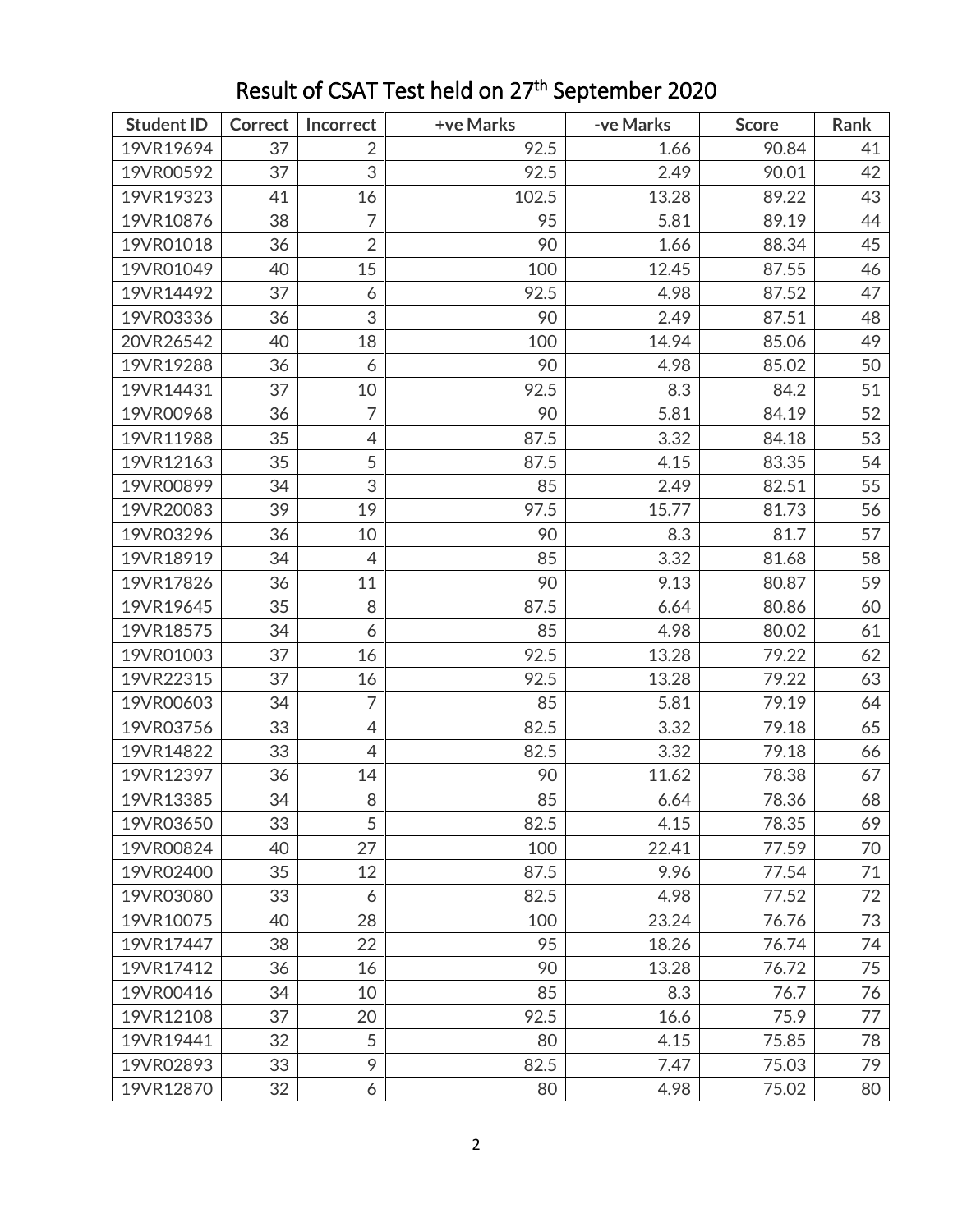| <b>Student ID</b> | <b>Correct</b> | Incorrect      | +ve Marks | -ve Marks | <b>Score</b> | Rank |
|-------------------|----------------|----------------|-----------|-----------|--------------|------|
| 19VR05077         | 35             | 16             | 87.5      | 13.28     | 74.22        | 81   |
| 19VR22171         | 36             | 20             | 90        | 16.6      | 73.4         | 82   |
| 19VR05394         | 34             | 14             | 85        | 11.62     | 73.38        | 83   |
| 19VR23076         | 33             | 11             | 82.5      | 9.13      | 73.37        | 84   |
| 20VR26752         | 33             | 12             | 82.5      | 9.96      | 72.54        | 85   |
| 19VR20492         | 32             | 9              | 80        | 7.47      | 72.53        | 86   |
| 19VR04513         | 31             | 6              | 77.5      | 4.98      | 72.52        | 87   |
| 19VR07705         | 31             | $\overline{7}$ | 77.5      | 5.81      | 71.69        | 88   |
| 19VR09906         | 31             | 7              | 77.5      | 5.81      | 71.69        | 89   |
| 19VR09747         | 31             | 8              | 77.5      | 6.64      | 70.86        | 90   |
| 19VR02911         | 29             | $\overline{2}$ | 72.5      | 1.66      | 70.84        | 91   |
| 19VR10326         | 36             | 24             | 90        | 19.92     | 70.08        | 92   |
| 19VR09463         | 29             | $\overline{4}$ | 72.5      | 3.32      | 69.18        | 93   |
| 19VR05517         | 32             | 14             | 80        | 11.62     | 68.38        | 94   |
| 19VR24500         | 30             | 8              | 75        | 6.64      | 68.36        | 95   |
| 19VR11467         | 32             | 15             | 80        | 12.45     | 67.55        | 96   |
| 19VR22661         | 34             | 22             | 85        | 18.26     | 66.74        | 97   |
| 19VR21317         | 32             | 16             | 80        | 13.28     | 66.72        | 98   |
| 19VR00400         | 30             | 10             | 75        | 8.3       | 66.7         | 99   |
| 19VR10510         | 27             | $\mathbf{1}$   | 67.5      | 0.83      | 66.67        | 100  |
| 19VR11356         | 27             | $\mathbf{1}$   | 67.5      | 0.83      | 66.67        | 101  |
| 19VR19417         | 32             | 17             | 80        | 14.11     | 65.89        | 102  |
| 19VR02831         | 31             | 14             | 77.5      | 11.62     | 65.88        | 103  |
| 19VR10370         | 29             | 9              | 72.5      | 7.47      | 65.03        | 104  |
| 19VR15150         | 27             | 3              | 67.5      | 2.49      | 65.01        | 105  |
| 19VR03071         | 27             | 3              | 67.5      | 2.49      | 65.01        | 106  |
| 20VR26626         | 33             | 22             | 82.5      | 18.26     | 64.24        | 107  |
| 20VR26766         | 31             | 16             | 77.5      | 13.28     | 64.22        | 108  |
| 19VR17035         | 27             | 4              | 67.5      | 3.32      | 64.18        | 109  |
| 19VR23216         | 28             | 8              | 70        | 6.64      | 63.36        | 110  |
| 19VR03592         | 27             | 5              | 67.5      | 4.15      | 63.35        | 111  |
| 19VR06306         | 27             | 5              | 67.5      | 4.15      | 63.35        | 112  |
| 20VR26637         | 33             | 24             | 82.5      | 19.92     | 62.58        | 113  |
| 19VR13247         | 29             | 12             | 72.5      | 9.96      | 62.54        | 114  |
| 19VR19254         | 28             | 9              | 70        | 7.47      | 62.53        | 115  |
| 19VR06541         | 31             | 19             | 77.5      | 15.77     | 61.73        | 116  |
| 19VR12183         | 31             | 19             | 77.5      | 15.77     | 61.73        | 117  |
| 19VR14489         | 29             | 13             | 72.5      | 10.79     | 61.71        | 118  |
| 19VR11869         | 28             | 10             | 70        | 8.3       | 61.7         | 119  |
| 19VR20462         | 28             | 10             | 70        | 8.3       | 61.7         | 120  |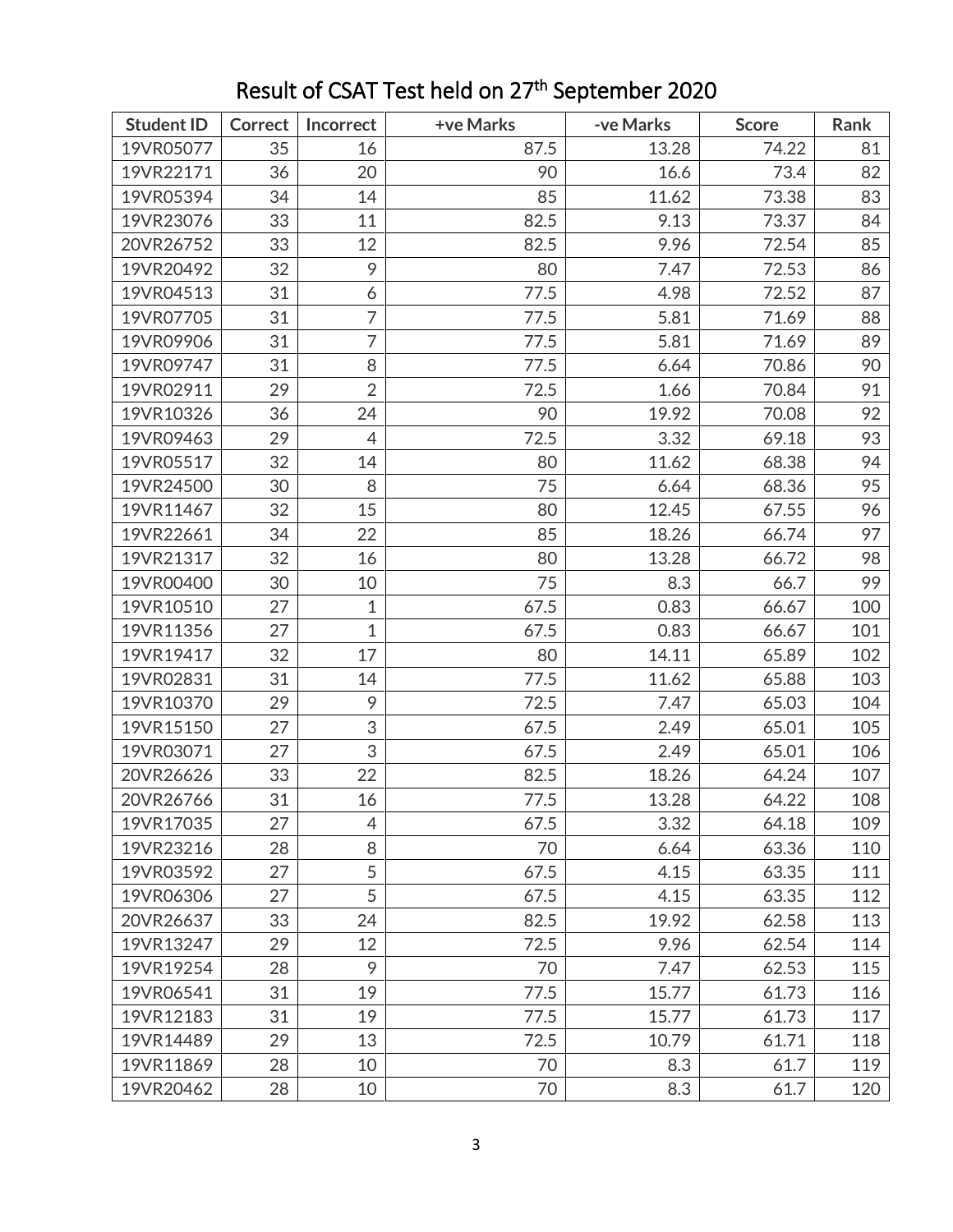| <b>Student ID</b> | <b>Correct</b> | Incorrect      | +ve Marks | -ve Marks | <b>Score</b> | Rank |
|-------------------|----------------|----------------|-----------|-----------|--------------|------|
| 19VR04272         | 27             | 7              | 67.5      | 5.81      | 61.69        | 121  |
| 19VR19549         | 26             | $\overline{4}$ | 65        | 3.32      | 61.68        | 122  |
| 19VR20229         | 26             | $\overline{4}$ | 65        | 3.32      | 61.68        | 123  |
| 19VR22886         | 31             | 20             | 77.5      | 16.6      | 60.9         | 124  |
| 19VR03118         | 30             | 18             | 75        | 14.94     | 60.06        | 125  |
| 19VR06402         | 26             | 6              | 65        | 4.98      | 60.02        | 126  |
| 19VR16794         | 26             | 6              | 65        | 4.98      | 60.02        | 127  |
| 19VR02797         | 26             | 6              | 65        | 4.98      | 60.02        | 128  |
| 19VR12349         | 25             | 3              | 62.5      | 2.49      | 60.01        | 129  |
| 19VR12704         | 29             | 16             | 72.5      | 13.28     | 59.22        | 130  |
| 19VR00787         | 29             | 17             | 72.5      | 14.11     | 58.39        | 131  |
| 19VR15554         | 29             | 17             | 72.5      | 14.11     | 58.39        | 132  |
| 19VR00564         | 27             | 11             | 67.5      | 9.13      | 58.37        | 133  |
| 19VR17063         | 24             | $\overline{2}$ | 60        | 1.66      | 58.34        | 134  |
| 19VR02563         | 30             | 21             | 75        | 17.43     | 57.57        | 135  |
| 19VR13214         | 26             | 9              | 65        | 7.47      | 57.53        | 136  |
| 19VR13371         | 30             | 22             | 75        | 18.26     | 56.74        | 137  |
| 19VR10209         | 27             | 13             | 67.5      | 10.79     | 56.71        | 138  |
| 19VR03435         | 25             | 7              | 62.5      | 5.81      | 56.69        | 139  |
| 19VR15071         | 23             | $\mathbf{1}$   | 57.5      | 0.83      | 56.67        | 140  |
| 19VR06443         | 29             | 20             | 72.5      | 16.6      | 55.9         | 141  |
| 19VR03624         | 28             | 17             | 70        | 14.11     | 55.89        | 142  |
| 19VR12503         | 24             | 5              | 60        | 4.15      | 55.85        | 143  |
| 20VR26645         | 30             | 24             | 75        | 19.92     | 55.08        | 144  |
| 19VR13774         | 27             | 16             | 67.5      | 13.28     | 54.22        | 145  |
| 19VR02747         | 24             | $\overline{7}$ | 60        | 5.81      | 54.19        | 146  |
| 19VR18556         | 36             | 44             | 90        | 36.52     | 53.48        | 147  |
| 19VR10230         | 25             | 11             | 62.5      | 9.13      | 53.37        | 148  |
| 19VR19855         | 24             | 8              | 60        | 6.64      | 53.36        | 149  |
| 19VR10616         | 22             | $\overline{2}$ | 55        | 1.66      | 53.34        | 150  |
| 19VR20777         | 28             | 21             | 70        | 17.43     | 52.57        | 151  |
| 19VR05635         | 26             | 15             | 65        | 12.45     | 52.55        | 152  |
| 19VR05179         | 26             | 15             | 65        | 12.45     | 52.55        | 153  |
| 19VR14622         | 22             | 3              | 55        | 2.49      | 52.51        | 154  |
| 19VR19767         | 24             | 10             | 60        | 8.3       | 51.7         | 155  |
| 19VR10841         | 27             | 20             | 67.5      | 16.6      | 50.9         | 156  |
| 20VR26884         | 27             | 20             | 67.5      | 16.6      | 50.9         | 157  |
| 19VR15861         | 26             | 17             | 65        | 14.11     | 50.89        | 158  |
| 19VR12657         | 24             | 11             | 60        | 9.13      | 50.87        | 159  |
| 19VR05562         | 25             | 15             | 62.5      | 12.45     | 50.05        | 160  |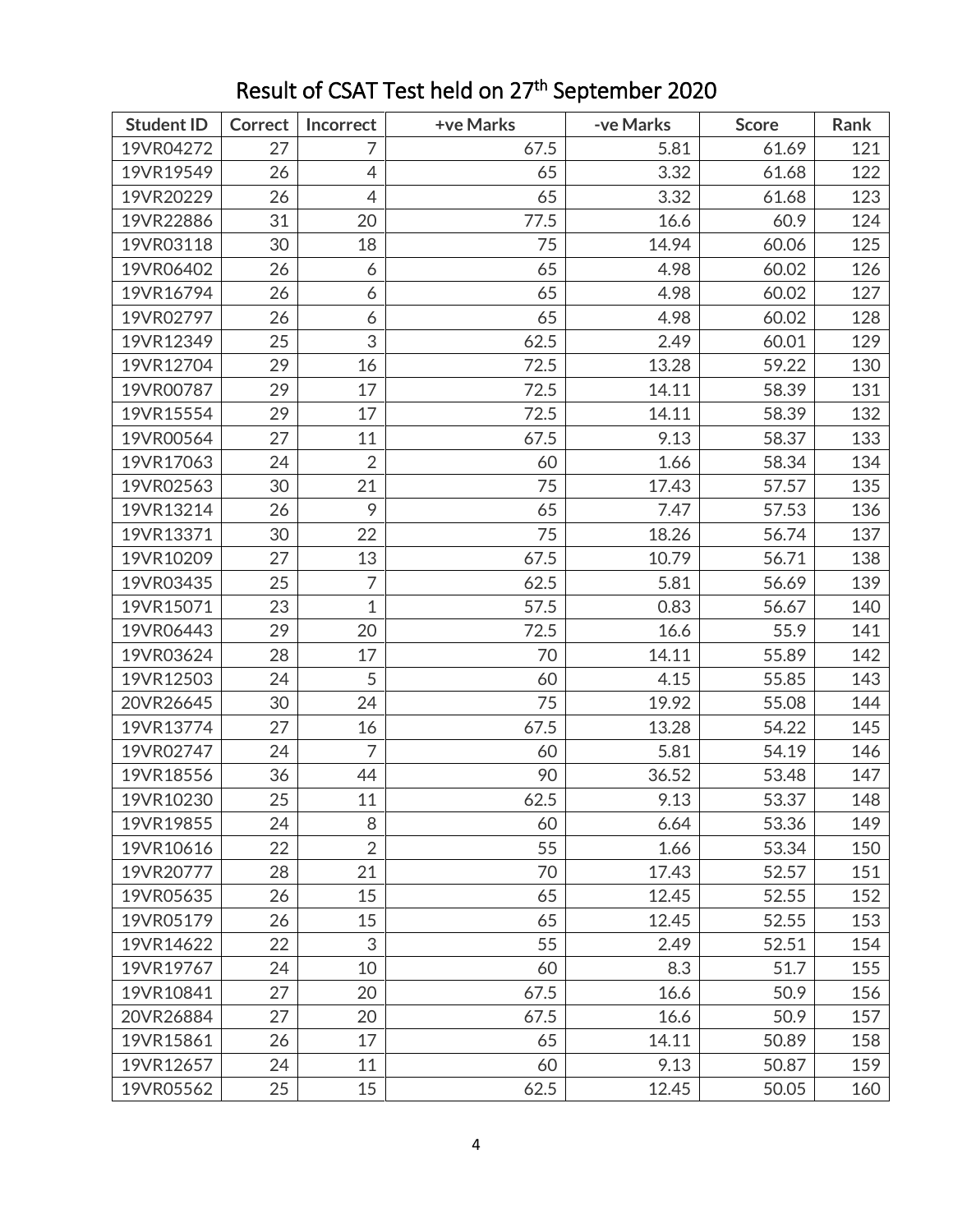| <b>Student ID</b> | <b>Correct</b> | Incorrect      | +ve Marks | -ve Marks | <b>Score</b> | Rank |
|-------------------|----------------|----------------|-----------|-----------|--------------|------|
| 19VR09253         | 26             | 19             | 65        | 15.77     | 49.23        | 161  |
| 19VR20976         | 23             | 10             | 57.5      | 8.3       | 49.2         | 162  |
| 19VR00531         | 22             | 7              | 55        | 5.81      | 49.19        | 163  |
| 19VR00928         | 21             | $\overline{4}$ | 52.5      | 3.32      | 49.18        | 164  |
| 20VR26575         | 24             | 14             | 60        | 11.62     | 48.38        | 165  |
| 19VR19503         | 22             | 8              | 55        | 6.64      | 48.36        | 166  |
| 19VR03179         | 27             | 24             | 67.5      | 19.92     | 47.58        | 167  |
| 19VR23848         | 22             | 9              | 55        | 7.47      | 47.53        | 168  |
| 19VR00909         | 24             | 16             | 60        | 13.28     | 46.72        | 169  |
| 19VR03329         | 22             | 10             | 55        | 8.3       | 46.7         | 170  |
| 19VR22903         | 22             | 10             | 55        | 8.3       | 46.7         | 171  |
| 19VR02107         | 21             | $\overline{7}$ | 52.5      | 5.81      | 46.69        | 172  |
| 19VR00308         | 21             | $\overline{7}$ | 52.5      | 5.81      | 46.69        | 173  |
| 19VR14440         | 25             | 21             | 62.5      | 17.43     | 45.07        | 174  |
| 19VR10555         | 24             | 18             | 60        | 14.94     | 45.06        | 175  |
| 19VR10682         | 23             | 15             | 57.5      | 12.45     | 45.05        | 176  |
| 19VR14840         | 24             | 19             | 60        | 15.77     | 44.23        | 177  |
| 20VR26556         | 23             | 16             | 57.5      | 13.28     | 44.22        | 178  |
| 19VR13748         | 21             | 10             | 52.5      | 8.3       | 44.2         | 179  |
| 19VR13775         | 19             | $\overline{4}$ | 47.5      | 3.32      | 44.18        | 180  |
| 19VR03522         | 18             | $\mathbf{1}$   | 45        | 0.83      | 44.17        | 181  |
| 19VR03463         | 18             | $\mathbf{1}$   | 45        | 0.83      | 44.17        | 182  |
| 19VR14357         | 26             | 26             | 65        | 21.58     | 43.42        | 183  |
| 19VR03006         | 25             | 23             | 62.5      | 19.09     | 43.41        | 184  |
| 19VR02394         | 24             | 20             | 60        | 16.6      | 43.4         | 185  |
| 19VR11780         | 22             | 14             | 55        | 11.62     | 43.38        | 186  |
| 19VR02323         | 21             | 11             | 52.5      | 9.13      | 43.37        | 187  |
| 19VR13600         | 21             | 11             | 52.5      | 9.13      | 43.37        | 188  |
| 19VR10069         | 20             | 8              | 50        | 6.64      | 43.36        | 189  |
| 19VR00938         | 23             | 18             | 57.5      | 14.94     | 42.56        | 190  |
| 19VR01477         | 19             | 6              | 47.5      | 4.98      | 42.52        | 191  |
| 19VR14291         | 24             | 22             | 60        | 18.26     | 41.74        | 192  |
| 19VR19330         | 23             | 19             | 57.5      | 15.77     | 41.73        | 193  |
| 19VR10884         | 21             | 13             | 52.5      | 10.79     | 41.71        | 194  |
| 19VR03705         | 17             | $\mathbf{1}$   | 42.5      | 0.83      | 41.67        | 195  |
| 19VR15335         | 21             | 14             | 52.5      | 11.62     | 40.88        | 196  |
| 19VR14338         | 18             | 5              | 45        | 4.15      | 40.85        | 197  |
| 19VR20698         | 18             | 5              | 45        | 4.15      | 40.85        | 198  |
| 19VR03932         | 21             | 15             | 52.5      | 12.45     | 40.05        | 199  |
| 19VR04201         | 20             | 12             | 50        | 9.96      | 40.04        | 200  |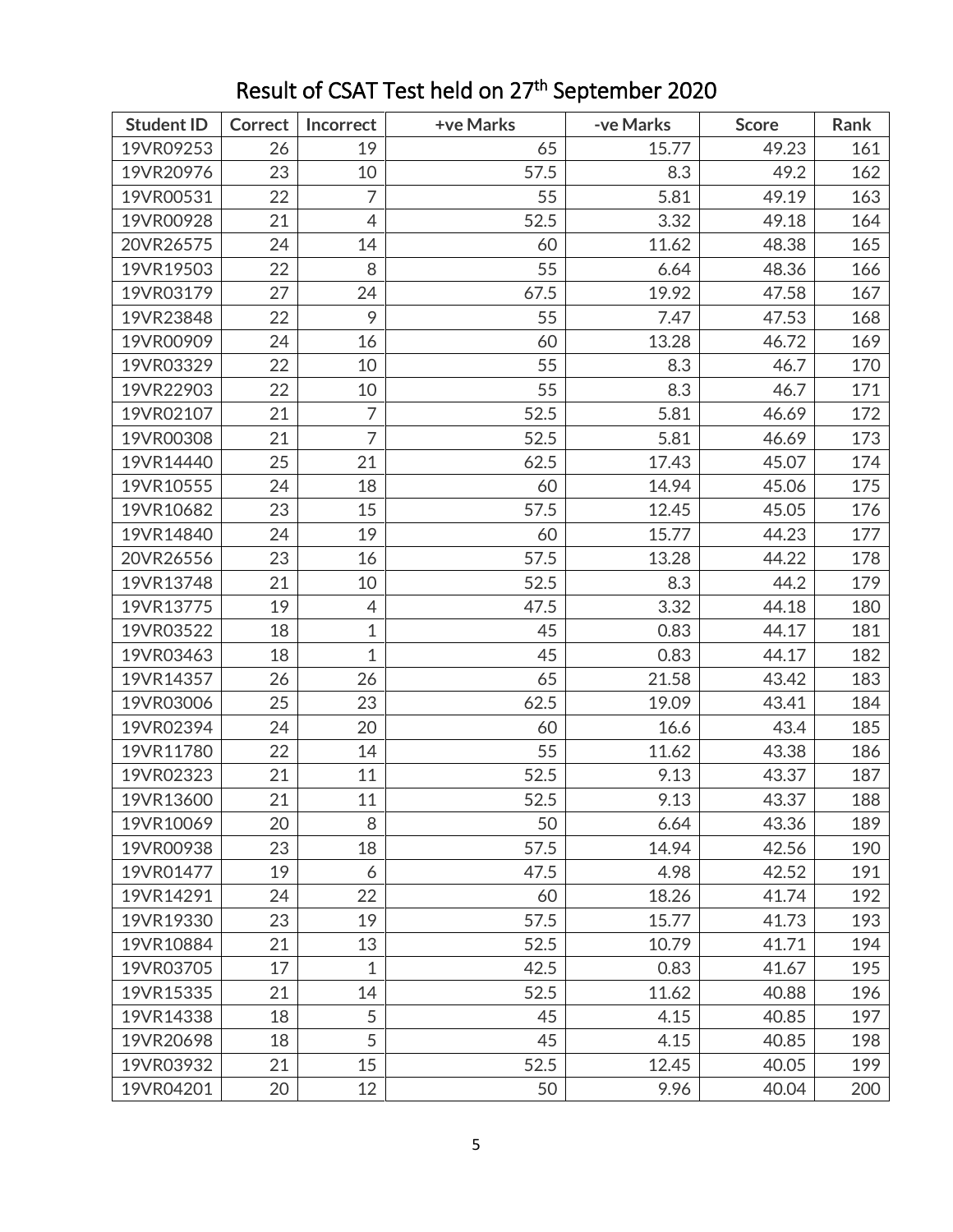| <b>Student ID</b> | <b>Correct</b> | Incorrect      | +ve Marks | -ve Marks | <b>Score</b> | Rank |
|-------------------|----------------|----------------|-----------|-----------|--------------|------|
| 19VR16657         | 20             | 12             | 50        | 9.96      | 40.04        | 201  |
| 19VR17680         | 19             | 9              | 47.5      | 7.47      | 40.03        | 202  |
| 20VR27119         | 24             | 25             | 60        | 20.75     | 39.25        | 203  |
| 19VR03889         | 16             | 1              | 40        | 0.83      | 39.17        | 204  |
| 19VR00637         | 24             | 26             | 60        | 21.58     | 38.42        | 205  |
| 19VR19582         | 24             | 26             | 60        | 21.58     | 38.42        | 206  |
| 19VR15628         | 21             | 17             | 52.5      | 14.11     | 38.39        | 207  |
| 19VR00455         | 19             | 11             | 47.5      | 9.13      | 38.37        | 208  |
| 19VR17112         | 18             | 8              | 45        | 6.64      | 38.36        | 209  |
| 19VR10232         | 25             | 30             | 62.5      | 24.9      | 37.6         | 210  |
| 19VR01829         | 21             | 18             | 52.5      | 14.94     | 37.56        | 211  |
| 19VR02988         | 16             | 3              | 40        | 2.49      | 37.51        | 212  |
| 19VR17042         | 17             | $\overline{7}$ | 42.5      | 5.81      | 36.69        | 213  |
| 19VR20806         | 17             | $\overline{7}$ | 42.5      | 5.81      | 36.69        | 214  |
| 19VR16827         | 16             | $\overline{4}$ | 40        | 3.32      | 36.68        | 215  |
| 19VR13473         | 20             | 17             | 50        | 14.11     | 35.89        | 216  |
| 19VR15753         | 16             | $\overline{7}$ | 40        | 5.81      | 34.19        | 217  |
| 19VR10793         | 17             | 11             | 42.5      | 9.13      | 33.37        | 218  |
| 19VR01558         | 17             | 11             | 42.5      | 9.13      | 33.37        | 219  |
| 20VR26711         | 17             | 11             | 42.5      | 9.13      | 33.37        | 220  |
| 19VR10859         | 16             | 8              | 40        | 6.64      | 33.36        | 221  |
| 19VR05380         | 15             | 5              | 37.5      | 4.15      | 33.35        | 222  |
| 19VR01122         | 23             | 30             | 57.5      | 24.9      | 32.6         | 223  |
| 19VR00901         | 17             | 12             | 42.5      | 9.96      | 32.54        | 224  |
| 19VR16731         | 22             | 28             | 55        | 23.24     | 31.76        | 225  |
| 19VR22967         | 17             | 13             | 42.5      | 10.79     | 31.71        | 226  |
| 19VR03526         | 14             | $\overline{4}$ | 35        | 3.32      | 31.68        | 227  |
| 19VR11604         | 23             | 32             | 57.5      | 26.56     | 30.94        | 228  |
| 19VR02514         | 15             | 8              | 37.5      | 6.64      | 30.86        | 229  |
| 19VR09865         | 16             | 12             | 40        | 9.96      | 30.04        | 230  |
| 19VR10856         | 15             | 9              | 37.5      | 7.47      | 30.03        | 231  |
| 20VR26614         | 21             | 28             | 52.5      | 23.24     | 29.26        | 232  |
| 19VR15530         | 18             | 19             | 45        | 15.77     | 29.23        | 233  |
| 19VR12663         | 17             | 16             | 42.5      | 13.28     | 29.22        | 234  |
| 19VR23976         | 13             | 5              | 32.5      | 4.15      | 28.35        | 235  |
| 19VR05776         | 17             | 18             | 42.5      | 14.94     | 27.56        | 236  |
| 19VR15040         | 15             | 12             | 37.5      | 9.96      | 27.54        | 237  |
| 19VR19242         | 14             | 9              | 35        | 7.47      | 27.53        | 238  |
| 19VR05905         | 16             | 16             | 40        | 13.28     | 26.72        | 239  |
| 19VR19967         | 15             | 13             | 37.5      | 10.79     | 26.71        | 240  |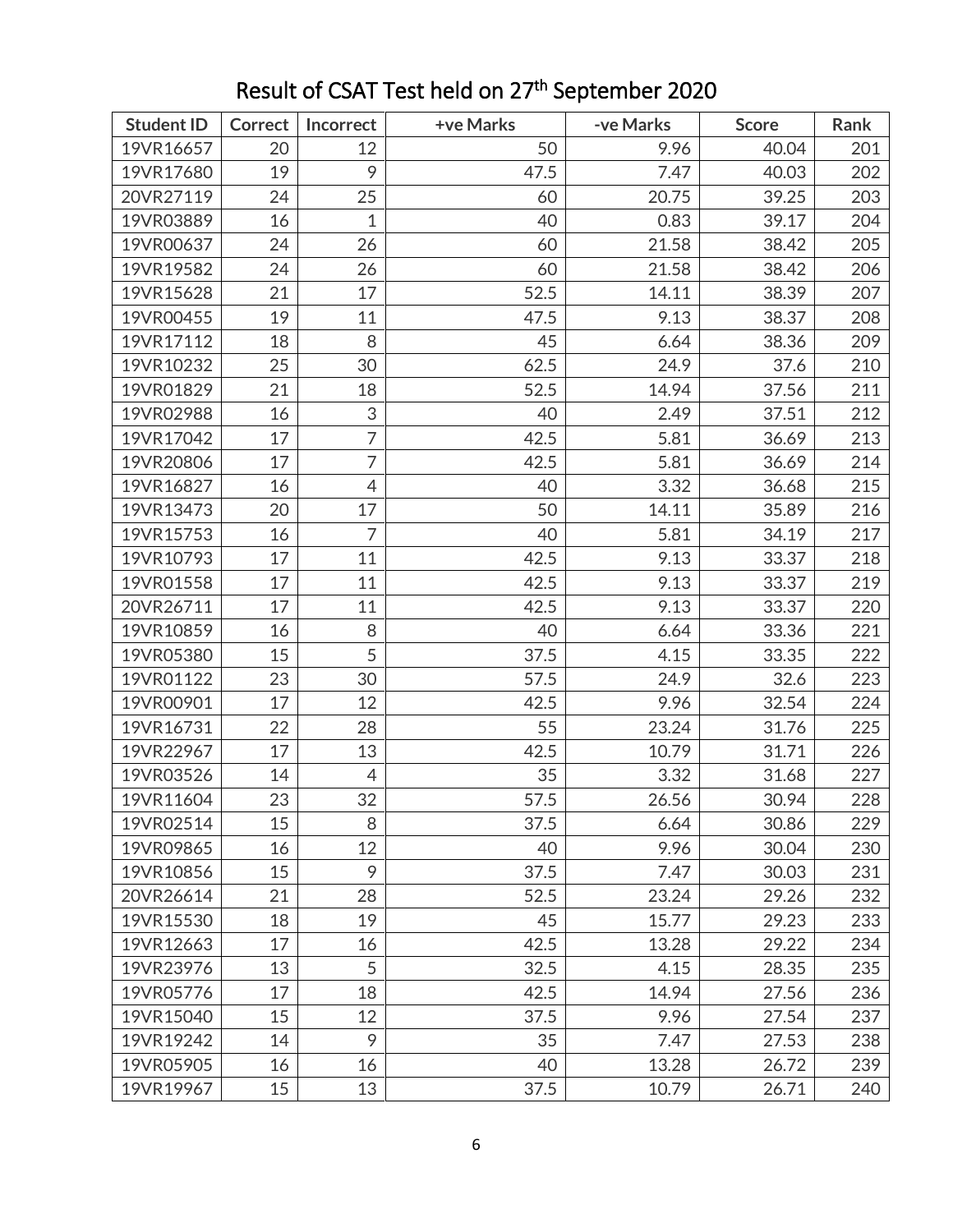| <b>Student ID</b> | <b>Correct</b> | Incorrect      | +ve Marks | -ve Marks      | <b>Score</b> | Rank |
|-------------------|----------------|----------------|-----------|----------------|--------------|------|
| 19VR02376         | 13             | $\overline{7}$ | 32.5      | 5.81           | 26.69        | 241  |
| 19VR03280         | 12             | $\overline{4}$ | 30        | 3.32           | 26.68        | 242  |
| 19VR05670         | 19             | 26             | 47.5      | 21.58          | 25.92        | 243  |
| 19VR02175         | 14             | 11             | 35        | 9.13           | 25.87        | 244  |
| 19VR14841         | 14             | 11             | 35        | 9.13           | 25.87        | 245  |
| 19VR17203         | 18             | 24             | 45        | 19.92          | 25.08        | 246  |
| 19VR05870         | 16             | 19             | 40        | 15.77          | 24.23        | 247  |
| 19VR13153         | 15             | 16             | 37.5      | 13.28          | 24.22        | 248  |
| 19VR14716         | 10             | 1              | 25        | 0.83           | 24.17        | 249  |
| 19VR00951         | 10             | $\mathbf 1$    | 25        | 0.83           | 24.17        | 250  |
| 19VR02067         | 12             | 8              | 30        | 6.64           | 23.36        | 251  |
| 19VR13958         | 11             | 5              | 27.5      | 4.15           | 23.35        | 252  |
| 19VR13717         | 12             | 9              | 30        | 7.47           | 22.53        | 253  |
| 19VR03352         | 10             | 3              | 25        | 2.49           | 22.51        | 254  |
| 19VR17311         | 26             | 52             | 65        | 43.16          | 21.84        | 255  |
| 19VR10651         | 16             | 24             | 40        | 19.92          | 20.08        | 256  |
| 19VR12769         | 13             | 15             | 32.5      | 12.45          | 20.05        | 257  |
| 19VR04241         | 25             | 53             | 62.5      | 43.99          | 18.51        | 258  |
| 19VR05684         | 14             | 20             | 35        | 16.6           | 18.4         | 259  |
| 19VR03247         | 9              | 5              | 22.5      | 4.15           | 18.35        | 260  |
| 20VR26582         | 10             | 9              | 25        | 7.47           | 17.53        | 261  |
| 19VR16533         | 15             | 25             | 37.5      | 20.75          | 16.75        | 262  |
| 19VR17007         | 13             | 20             | 32.5      | 16.6           | 15.9         | 263  |
| 19VR00451         | 9              | 8              | 22.5      | 6.64           | 15.86        | 264  |
| 19VR03867         | $\overline{7}$ | $\overline{2}$ | 17.5      | 1.66           | 15.84        | 265  |
| 19VR10936         | 11             | 15             | 27.5      | 12.45          | 15.05        | 266  |
| 19VR13154         | 8              | 6              | 20        | 4.98           | 15.02        | 267  |
| 19VR13663         | 7              | 3              | 17.5      | 2.49           | 15.01        | 268  |
| 19VR24885         | 6              | 0              | 15        | $\overline{O}$ | 15           | 269  |
| 19VR09861         | 8              | $\overline{7}$ | 20        | 5.81           | 14.19        | 270  |
| 19VR24798         | 6              | 1              | 15        | 0.83           | 14.17        | 271  |
| 19VR20657         | 13             | 23             | 32.5      | 19.09          | 13.41        | 272  |
| 19VR16942         | 6              | $\overline{2}$ | 15        | 1.66           | 13.34        | 273  |
| 19VR12567         | 10             | 16             | 25        | 13.28          | 11.72        | 274  |
| 19VR15170         | 6              | $\overline{4}$ | 15        | 3.32           | 11.68        | 275  |
| 19VR11834         | 6              | 4              | 15        | 3.32           | 11.68        | 276  |
| 19VR11577         | 5              | $\mathbf 1$    | 12.5      | 0.83           | 11.67        | 277  |
| 19VR25932         | 19             | 44             | 47.5      | 36.52          | 10.98        | 278  |
| 19VR13899         | $\overline{7}$ | 9              | 17.5      | 7.47           | 10.03        | 279  |
| 19VR01441         | 10             | 19             | 25        | 15.77          | 9.23         | 280  |